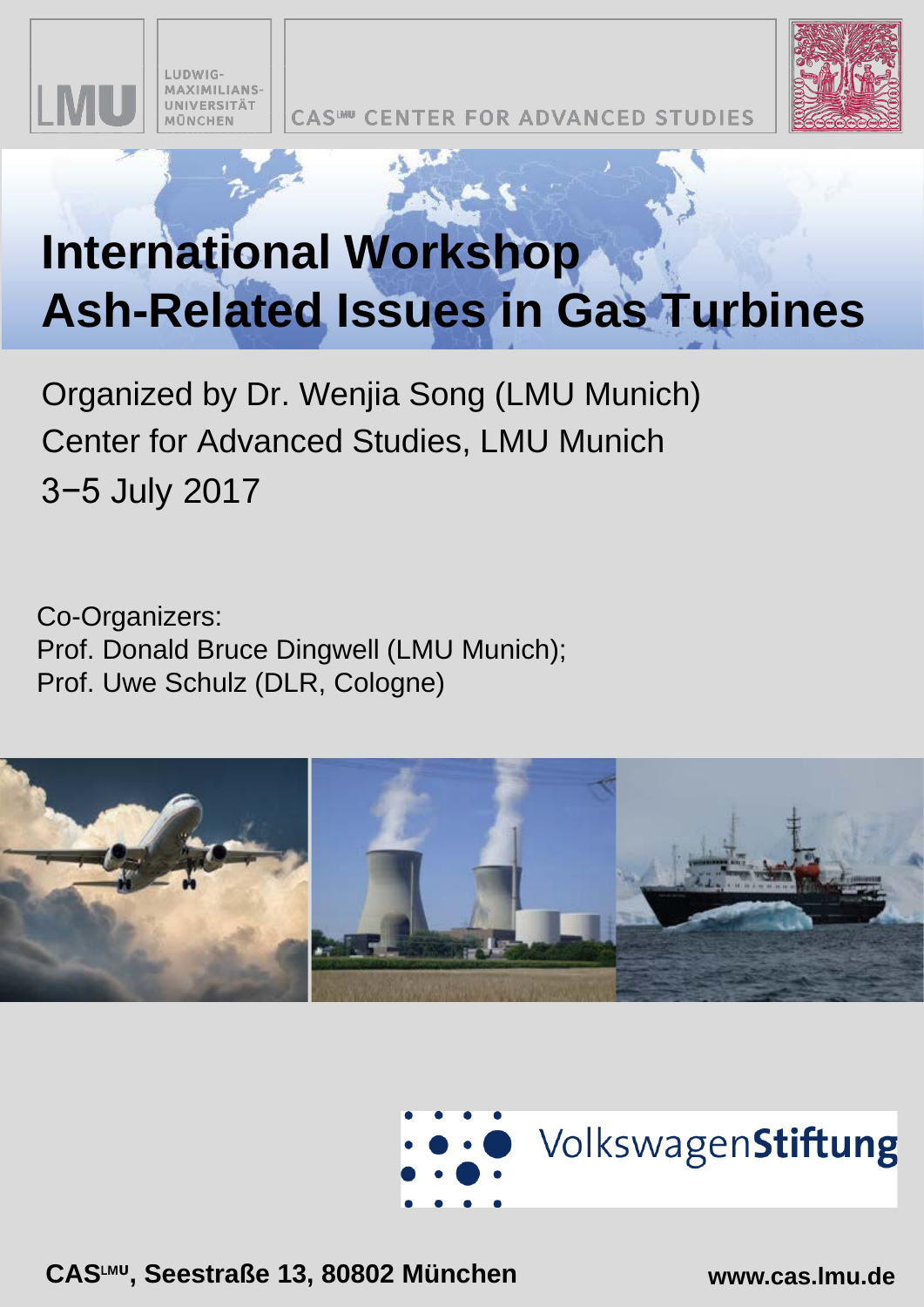



## **ASH-RELATED ISSUES IN GAS TURBINES**

International Workshop at the Center for Advanced Studies, LMU Munich

Organized by Dr. Wenjia Song (CAS Young Center)

3 to 5 July 2017

MONDAY, 3 JULY 2017

13:00 – 13:15 **Welcome Address** 

(CAS, Organizers)

#### **Session 1: Ash-related Issues in Gas Turbines Chair: Prof. Uwe Schulz** (DLR)

- 13:15 14:15 **Dr. Rory Clarkson** (Rolls-Royce Inc.) Latest Understanding of Turbine Engine Durability in Volcanic Ash Clouds
- 14:15 15:15 **Prof. Carlos G. Levi** (California University) An Integrated Approach to the Degradation of High Temperature Coatings by Silicate Deposits
- 15:15 15:45 Coffee Break
- 15:45 16:45 **Prof. Donald Bruce Dingwell** (LMU Munich) Experimental Generation of Volcanic Ash
- 16:45 17:45 **Prof. Tom Fletcher** (Brigham Young University) Particle Deposition Behavior of Ash from Various Fuels in Gas Turbine Environments at Temperatures up to 1400°C
- 17:45 19:00 **Short Talks** (8 speakers, 5 mins/each) **Chair: Dr. Betty Scheu** (LMU Munich)
- 19:00 Reception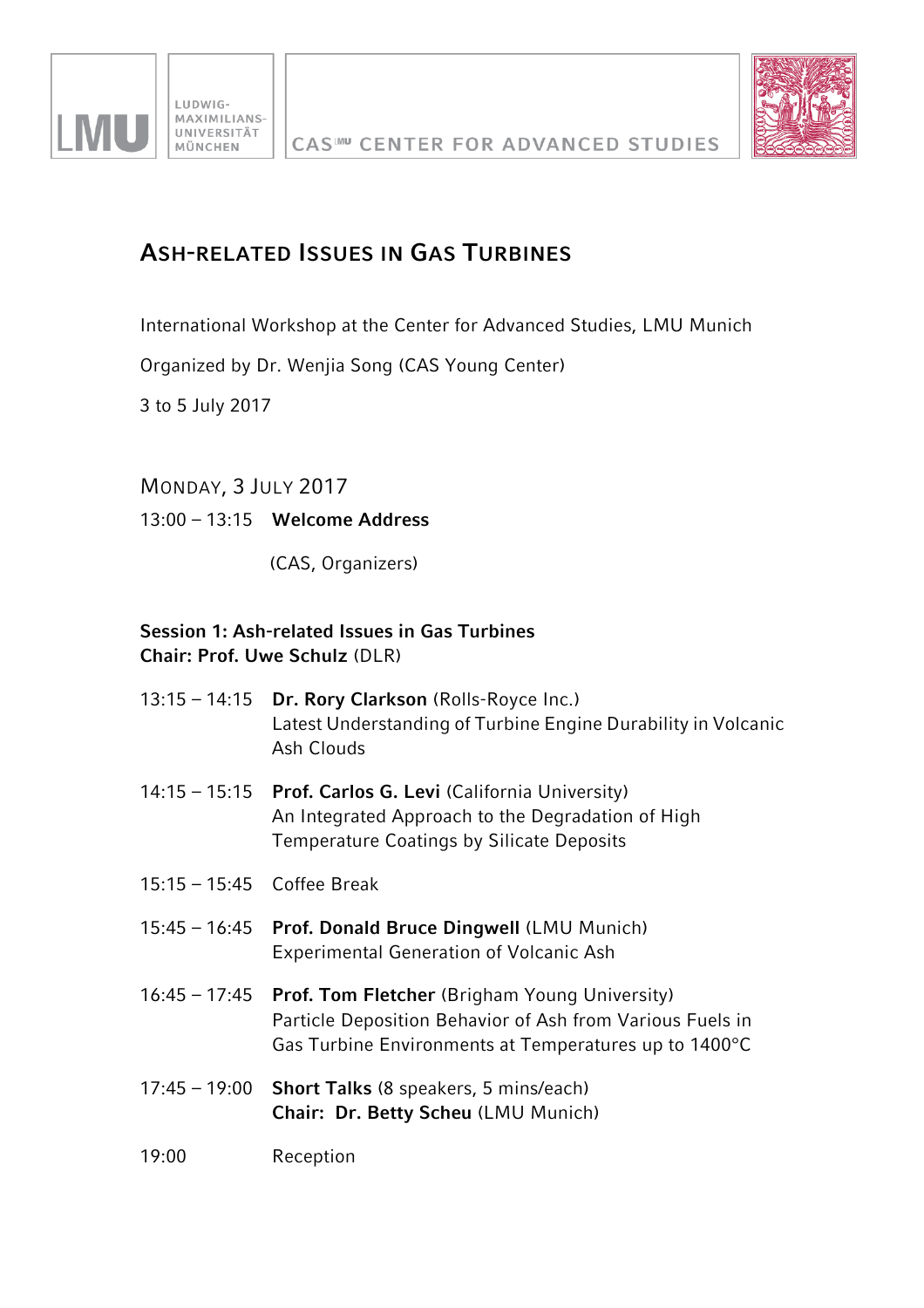#### TUESDAY, 4 JULY 2017

#### **Session 2: The Melting Behavior of Ash Chair: Prof. Donald B. Dingwell** (LMU Munich)

| $9:30 - 10:30$ | <b>Prof. Bernadett Weinzierl (Vienna University)</b><br>What have we learned from the airborne measurements in the<br>Eyjafjalla volcanic ash layers in 2010? |
|----------------|---------------------------------------------------------------------------------------------------------------------------------------------------------------|
|                | $10:30 - 11:30$ Dr. Wenjia Song (LMU Munich)<br>Volcanic Ash Deposition in Jet Engine                                                                         |

- 11:30 12:00 Coffee Break
- 12:00 13:00 **Prof. Robert Vaßen** (Forschungszentrum Jülich) OTA
- 13:00 14:00 Lunch Break

## **Session 3: The Impact of Ash Droplets**

**Chair: Dr. Wenjia Song** (LMU Munich)

|                              | 14:00 - 15:00 Prof. Masahiro Fukumoto (Toyohashi Uni. of Technology)<br>Splat Formation Issue in Thermal Spraying                              |
|------------------------------|------------------------------------------------------------------------------------------------------------------------------------------------|
|                              | 15:00 - 16:00 Prof. Uwe Schulz (DLR)<br>Damage of TBCs by Volcanic Ash and CMAS: Mechanisms and<br><b>Mitigation Strategies</b>                |
| $16:00 - 16:30$ Coffee Break |                                                                                                                                                |
|                              | 16:30 – 17:30 Prof. Simon Goutier (Université de Limoges)<br>Experimental observation of high-temperature droplet<br>impacts on solid surfaces |
| 19:00                        | Workshop Dinner                                                                                                                                |